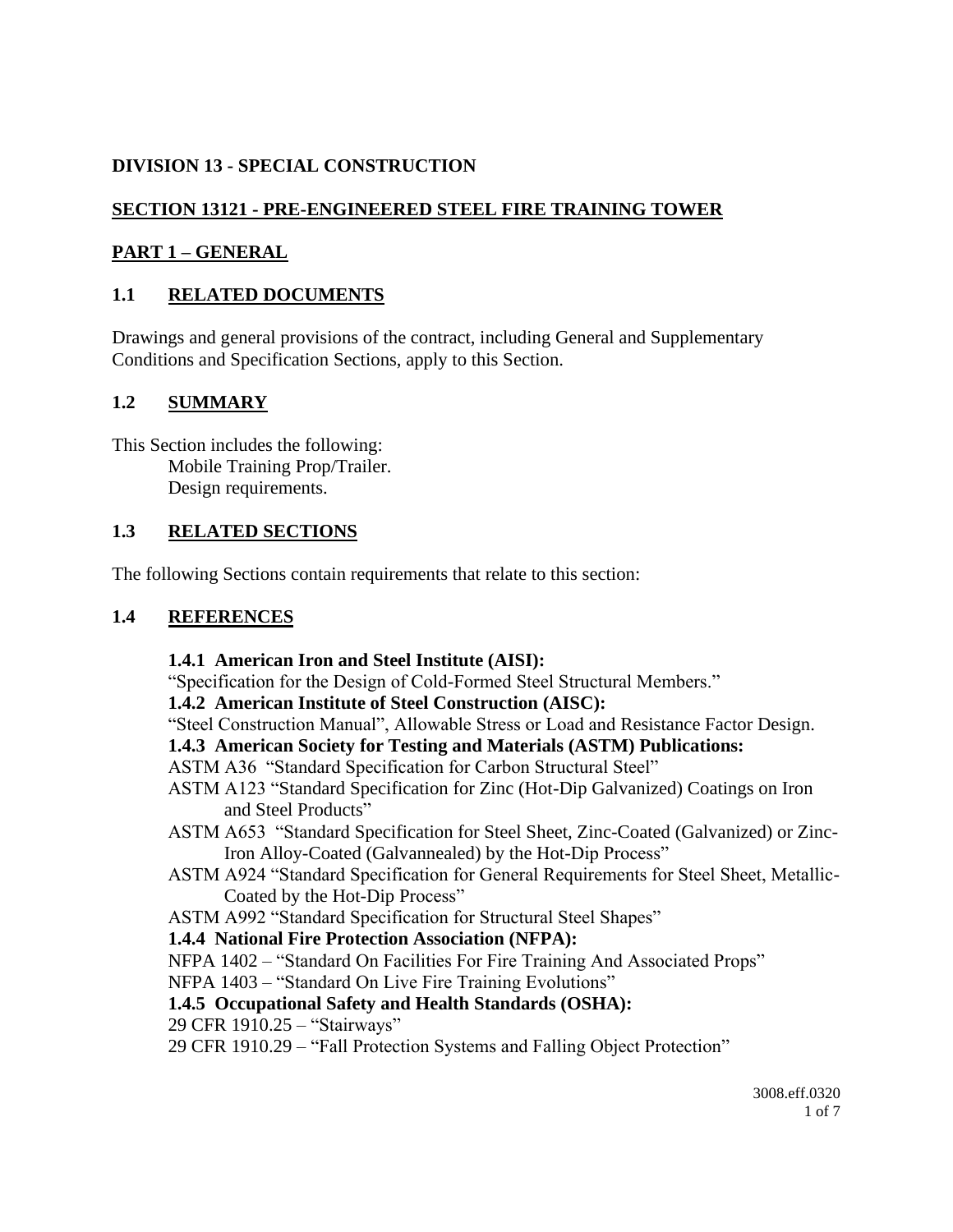#### **FIRE TRAINING TRAILER "MBR-25/MOBILE TRAINEE"**

### **PART 2- DESCRIPTION**

### **2.1 PURPOSE:**

To provide fire service instructors with the mobility to conduct live fire evolutions at multiple locations.

## **2.2 DESIGN CRITERIA:**

The MBR-25 is designed to safely withstand the physical abuse imposed by live fire exercises and to accommodate the interior application of a Westec insulation system without structural damage.

### **2.3 SPECIFICATIONS:**

# **2.3.1 TRAILER**

Gooseneck cargo van 21,000 lbs. GVWR O. A. L.  $30'$ -8  $\frac{1}{4}$ "  $O.A.W. 8'-6"$ O.A.H. 12'-8 5/8" Floor height from grade, 2'-11 5/8" 3-7000# Dexter Axles Wheels, 6-16" Rims, 6-235/85R, 16" 10 Ply Tires Hitch, 2" King Pin Hitch (adjustable) Brakes, electric, each axle Levelers, 2- 50,000#, 2 speed, double leg. Structural steel framing, 24" on center Formed trailer cross members, 12" on center Lights: running, parking, turning & brake

# **2.3.2 BODY**

16 ga. galvanized steel wall and ceiling framing Pre-painted, 18 ga. galvanized steel exterior wall panels 18 ga. galvanized box ribbed steel roof, 100 psf live load 11 ga. steel tread plate floor, painted 3- entrance doors with hot-dipped galvanized removable stairs 1– 4' x 4' roof chop-out curb, 12 ga. galvanized 1- 2'-6" x 3'-0" Bilco roof steel hatch, galvanized and prime painted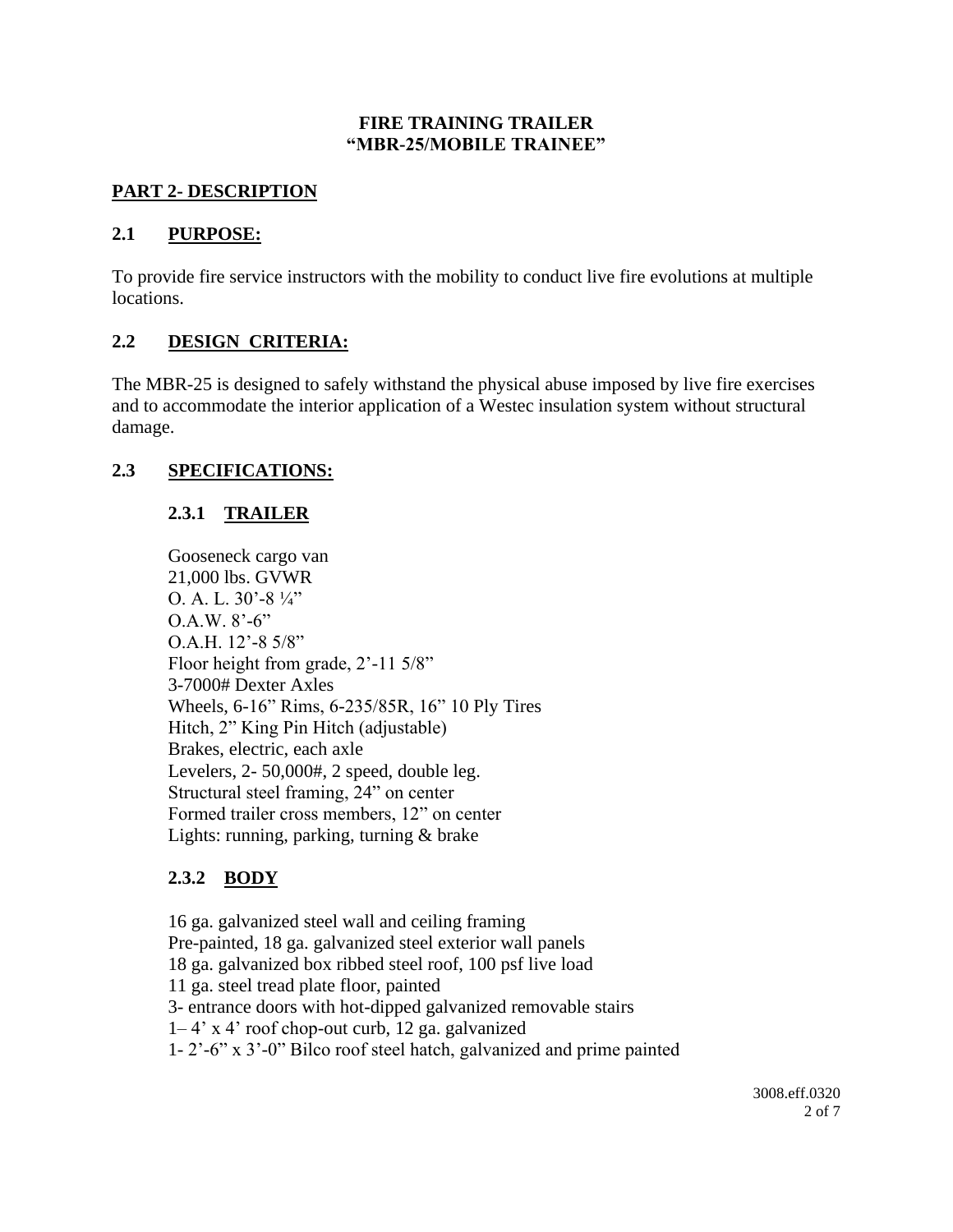5- 3' x 4' window openings with shutters Front storage area with cargo door

# **2.3.3 BURN ROOM**

25' length (interior) 8'-6" width (exterior) 8'-5" height (interior) Westec insulation system on walls & ceiling Westemp insulation system on windows & doors 3 head sprinkler system Temperature monitoring system

# **2.4 ADDITIONAL FEATURES TO BE INCLUDED:**

*Add features (from a custom design or from the options spec list) to be included in base bid here.*

# **2.5 FEATURES TO BE BID AS SEPARATE OPTIONS:**

*Add features (from a custom design or from the options spec list) to be included as separate added cost options here.*

# **2.6 MATERIALS:**

All materials shall be new and shall conform to applicable ASTM specifications. All structural or nonstructural materials used, 10 gauge or less in thickness, whether exposed or not to the elements shall be **hot dipped galvanized**. **When any mention of galvanized is noted within these specifications, it shall be implied to mean hot dipped galvanized.** Any exposed material which is not galvanized, shall be given one coat of shop paint.

# **2.7 WALL PANELS:**

The exterior wall panels shall be essentially flat to allow for safe laddering and rappelling anywhere on the simulator without the requirement of additional exterior surface plates to form a flat surface. The exterior wall panels shall be of 18 ga. hot dipped galvanized steel per **ASTM A-924,** class **G-90.** Panels shall have nominal 4 ¾" flats with a maximum 1 1/8" wide recesses and shall be set in the horizontal plane. Since panels are set in the horizontal plane, sealants are not required to make this structure weather tight (sealants in extreme temperature environments will breakdown prematurely). Panels must be brake formed to provide a maximum 1/8" inside radius. All end joints of all panels must be backed by a splice panel, which extends a minimum of 12" either side of the joint (24" total). Painted wall panels shall be manufactured from coil coated steel meeting **ASTM A 924, G-90** hot dipped galvanized and painted with a **paint system on both sides** of the panel. The base coat shall be a 0.2 to 0.25 mil coat of a polyurethane primer. The topcoat shall be a 0.7 to 0.8 mil coat of silicon protected polyester on the face side.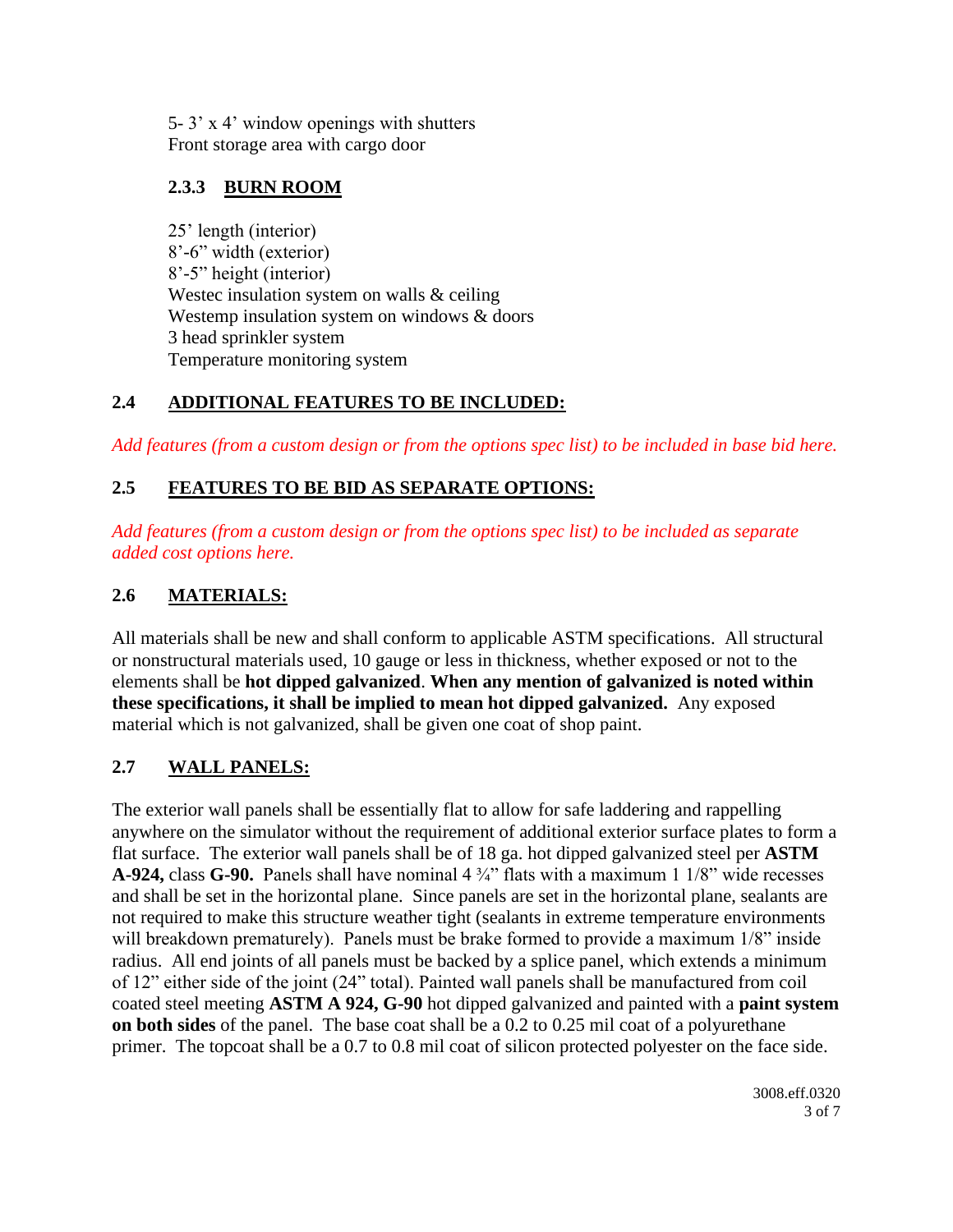The paint, on both sides of the panel, is to be baked on. The finished surfaces are to have a light wax coating applied after painting.

# **2.8 SHUTTERS:**

All window openings shall be provided with a swinging shutter of the proper size for the opening. Framed opening studs/jambs shall be 16 ga. galvanized steel. Shutters for all areas shall be made with double skins of 18 ga. galvanized steel per ASTM A-924. Shutters will be provided as a 1-3/8" thick factory welded hollow metal assembly with a minimum of 3 vertical interior hat channel stiffeners and a 14 ga. hinge reinforcement. The hinges shall be ball-bearing swaged mortise mount, 4" x 4" x 5/32" thick stainless steel, commercial grade, and provided with the appropriate quantities per shutter (see paragraph below). A hollow metal welded assembly shall be used to prevent premature temperature warping that occurs on single panel/sheet shutters. Galvanized shutters are required to prevent premature rusting. All shutters shall be provided with a galvanized hold open and an operating lever latch with handles on both the inside and outside of the shutter. This latch shall have a padlocking handle and its case shall be 1/8" thick zinc plated steel with a black powder coated finish.

Shutters for all areas except the burn room shall have two heavy-duty hinges. Shutters for the burn room areas shall have three heavy-duty hinges**.** In addition, burn room shutters shall be protected with a 1" thick Westemp insulation panel mounted on the inside of the burn room.

# **2.9 DOORS:**

Doors for the burn areas shall be made with double skins of 18 ga. galvanized steel per ASTM A-924 with four heavy-duty hinges. The hinges shall be ball-bearing swaged mortise mount, 4" x 4" x 5/32" thick stainless steel, commercial grade. Doors will be provided as a 1-3/8" thick factory welded hollow metal assembly with a minimum of 3 vertical interior hat channel stiffeners and a 14 ga. hinge reinforcement. A hollow metal welded assembly shall be used to prevent premature temperature warping that occurs on single sheet doors. Galvanized doors are required to prevent premature rusting. Framed opening studs/jambs shall be 16 ga. galvanized steel. Doors shall be provided with a galvanized hold open, a 6 ½" door pull, an adjustable spring closure, and an operating lever latch. This operating lever latch shall have handles on both the inside and outside of the door, a padlocking handle, and its case shall be 1/8" thick zinc plated steel with a black powder coated finish. A door sweep is to be provided to allow hose advancement even when door is closed to exterior of burn room. In addition, burn room doors shall be protected with 1" thick Westemp insulation panels mounted on the inside of the burn room.

# **3.0 STAINLESS STEEL BURN ROOM INSULATING SYSTEM:**

Two-inch thick insulating blankets with a protective skin of stainless steel face panels are to be provided for the interior walls and ceiling for the burn areas (precut to length - field cut at door and window openings). The doors and window shutters shall be protected with a minimum of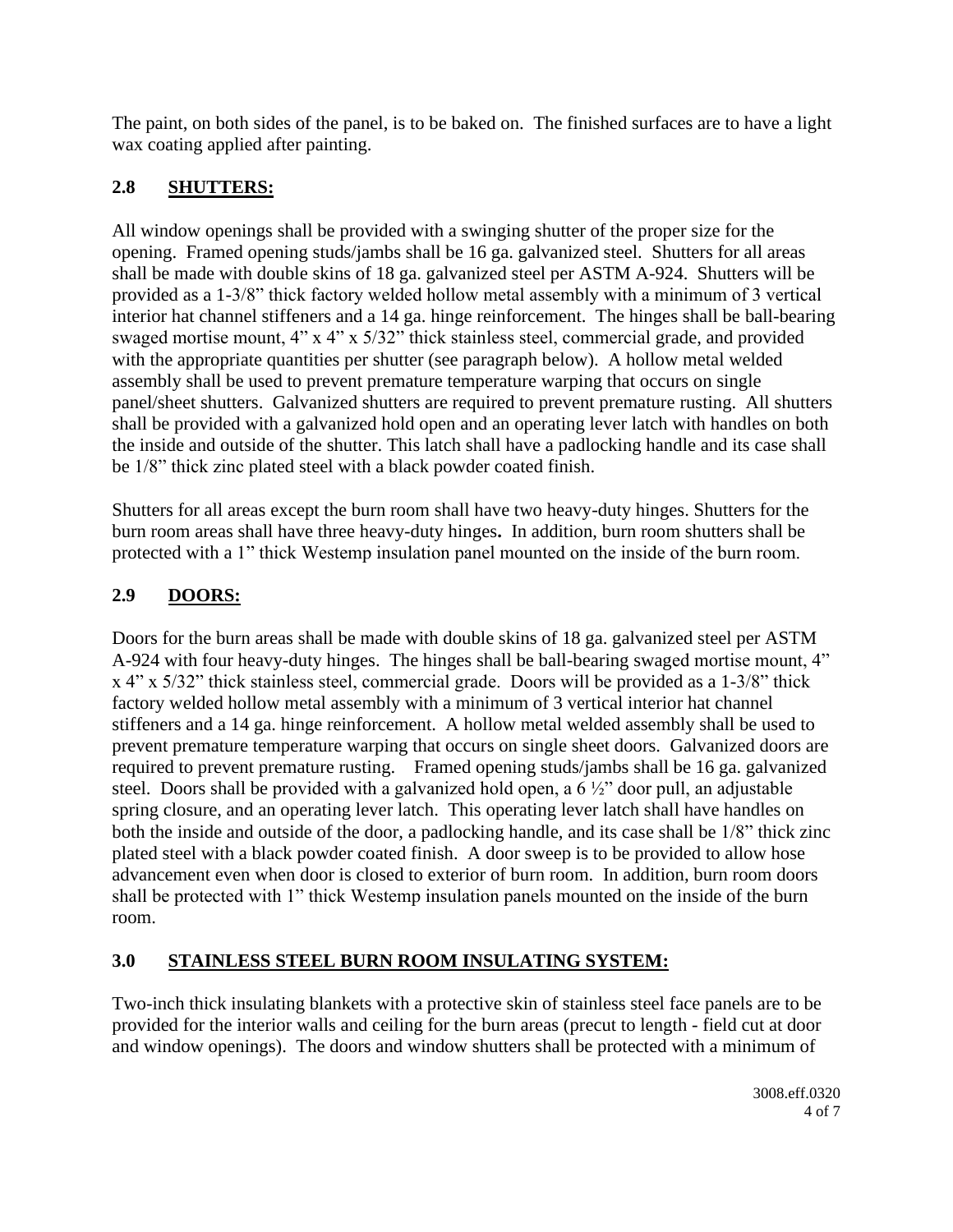one-inch thick burn room insulating panels (precut to fit).

The insulating blankets shall be rated for 2300 degrees F. and shall be unaffected by the application of water. The insulation blankets shall not crack or break, shall be free from asbestos, and shall not produce toxic byproducts in the course of the intended use. The two-inch thick insulation blankets shall have a maximum K value of 0.74 at 1200 degrees F and 0.48 at 800 degrees F (please note – smaller K values denote better insulating values of the system).

The face panels shall have a  $\frac{3}{4}$ " maximum corrugation at 3  $\frac{1}{2}$ " on center to allow for lateral expansion when exposed to high temperatures. The base material, of the face panels, shall consist of type 304 stainless steel for corrosion protection and thermal performance at high temperatures. These panels shall attach to thermally protected channels with stainless steel screws. Stainless steel trims (type 304) shall protect all wall and door/shutter opening corners. All face screws exposed to fire shall be stainless steel and these screws shall not protrude through the backside of the insulating blanket (through screws are not permitted for maximum thermal protection).

The stainless steel face panels shall not be restrained from expanding at high temperatures, but rather the integral system shall be designed to accommodate the panel movements without creating any buckling or warping of the panels. All panels and trims shall be screw attached to allow for easy maintenance or inspection without disrupting the systems ability to move; welded panels are not allowed. Trims are to be designed to accommodate thermal expansion either through the use of slip connections or planned deformations.

Doors and window shutter insulation panels shall be pre treated water resistant, free from asbestos and shall not produce toxic byproducts in the course of the intended use. Insulation panels shall withstand a constant temperature of 1200 degrees F. and shall be unaffected by the application of water.

Temperature Summary

1. Maximum safe training temperature for life safety is 1200 degrees F (continuous)

2. Maximum service temperature for the insulation panels (doors and window shutters) is 1200 degrees F (continuous)

3. Maximum service temperature of the wall and ceiling insulating system is 1850 degrees F (continuous)

4. Maximum insulating blanket service temperature is 2300 degrees F (continuous)

# **3.1 INTEGRATED TEMPERATURE MONITORING SYSTEM:**

Three temperature sensing devices/thermocouples are to be provided for the interior of each burn room. The thermocouples shall be isolated and consist of fiberglass insulated wiring with sealed stainless steel probes. The fiberglass insulated wires shall be further protected by a stainless steel overbraid for increased durability and protection. Ceiling thermocouples shall protrude into the area perpendicular to the ceiling while all stainless steel encased wall thermocouples shall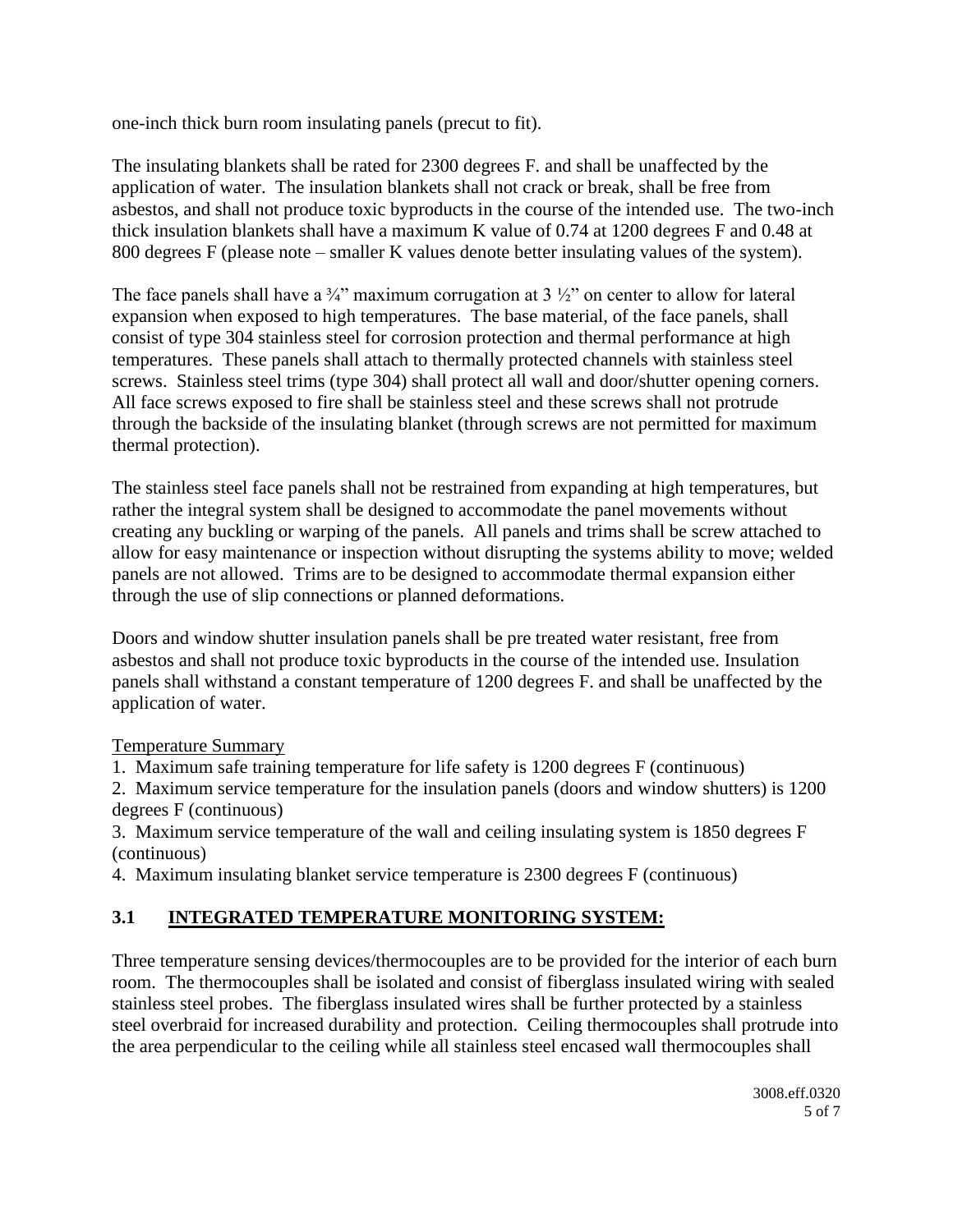only run parallel to the walls for safety concerns.

Temperature monitoring shall be sustained with a multiple input, LCD display pyrometer. The pyrometer shall be connected to thermocouples, which are located within the burn areas for temperature reading, and mounted in a lockable NEMA 3R weatherproof box. This pyrometer shall display all attached thermocouple temperatures simultaneously, continually display the maximum peak temperature, have touch sensitive buttons, include a backlight, and have an onscreen programming menu. The pyrometer shall have an internal audio alarm and the ability to connect external devices (i.e., external audio/ visual alarms or texting alarms). Temperature limits shall be user programmable to enable alarms. The pyrometer shall also be capable of data logging which shall include: 90 hour training memory with time and date stamp, onscreen viewing of data, download capabilities of data via infrared interfacing to handheld module. This handheld data acquisition module's data can then be brought to an offsite Windows based computer for download via the SD/SDHC data storage card provided. A visual basic program shall be provided that allows for the user's custom input and also automatically converts the temperature data to both an electronic datasheet and a graph via the user's own Microsoft Excel software.

The pyrometer shall also include Bluetooth connectivity direct to a customer provided Android phone or iPhone device (Bluetooth range is approximately 270 feet without obstructions). Via a supplied app, the device shall display the pyrometer's real time temperatures for up to 9 thermocouples, maximum temperature reached, battery life, current time, if logging is enabled, visual and audio alarms, and if the memory is full. The display will also notify the user, if you are disconnected from the pyrometer. This unique application allows the training and safety officers to be away from the area where the pyrometer is installed, while still being able to monitor the temperatures within the burn rooms, and ensure that the operation of the burn room is conducted within a safe and controlled environment.

# **3.2 WARRANTY**

#### **3.2.1 Trailer Warranty**

The trailer supplier shall certify that the trailer and its components have been designed to meet the contract specifications. The trailer supplier shall warrant the structure and components to be free of fabricating defects for a period of **one year** from the date of shipment. This warranty is limited to the replacement of defective parts, or at the building supplier's option, authorization may be given to the PURCHASER to charge back to the supplier an agreed upon amount for extra fieldwork. The supplier will not ship replacement parts nor authorize extra work to any party other than the ORIGINAL PURCHASER. Any pre-engineered structure will require the erector to furnish a certain amount of field fabrication and / or modifications as stated in the manufacturer's handbook. Sections of work requiring field cutting or drilling are indicated on the drawings or in the assembly manual. Other field modifications may be necessitated by site conditions beyond the manufacturer's control. The foregoing are not subject to